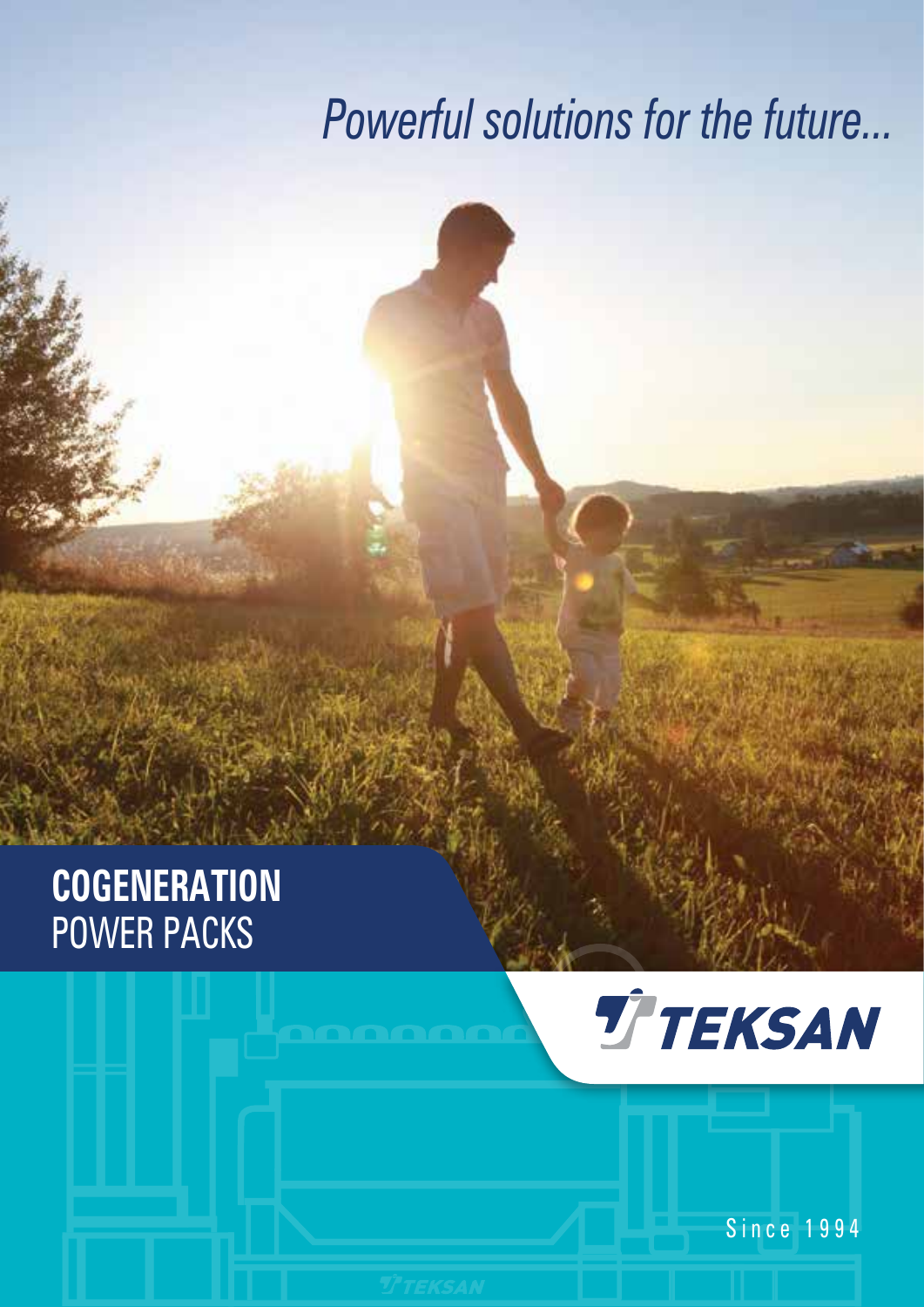### **MILESTONES OF SUCCESS...**

### **WHENEVER YOU NEED POWER, WE ARE ALWAYS WITH YOU... SINCE 1994!**

Since 1994, Teksan has been delivering high quality tailormade solutions that are designed accordingly to your requirements with 24/7 expeditious after-sales technical support and maintenance services anytime and anywhere you need uninterrupted power supply. When your company is moving further ahead rapidly on the road to success, you always feel our continuous support as your reliable power solutions partner.

### *Because Teksan is a member of your family…*

|                                                                                             |  | 19941995   1996 1997 1998 1999   2000 2001 2002   2003                       |                                                                                                          | 2004 | 120052006                                                                                                                                                                                                                                                            | 200720082009                                                                                                                                                                                                                                                  |
|---------------------------------------------------------------------------------------------|--|------------------------------------------------------------------------------|----------------------------------------------------------------------------------------------------------|------|----------------------------------------------------------------------------------------------------------------------------------------------------------------------------------------------------------------------------------------------------------------------|---------------------------------------------------------------------------------------------------------------------------------------------------------------------------------------------------------------------------------------------------------------|
|                                                                                             |  | Changed its name as<br>Teksan Generator and<br>moved to Sarigazi<br>Factory. | <b>Moved to Sancaktepe</b><br>Plant.<br>Power upper limit was<br>increased from<br>2250 kVA to 3350 kVA. |      | Teksan Generator was<br>nominated as the "Best<br>Distributor" By Doosan<br>Infracore.<br>It produced the first<br>national natural gas<br>generator set of Turkey.<br>Research&Development<br>studies of Cogeneration<br>and Trigeneration<br>systems were started. | Received<br>"Appreciation<br>Award" from<br>Doosan Infracore.<br>It put first local<br>Cogeneration<br><b>System of Turkey</b><br>into operation<br>and assumed<br>title of "the First<br><b>Turkish Company</b><br>that applied<br>cogeneration<br>systems". |
| Established under the name of<br>"Deniz Mühendislik Ltd. Şti."<br>and began its activities. |  |                                                                              | The upper limit of the<br>range of products<br>was increased from<br>880 kVA to 2250 kVA.                |      | <b>Teksan Generator produced</b><br>the biggest generator sets that<br>were ever made in Turkey until<br>today with its special project of                                                                                                                           |                                                                                                                                                                                                                                                               |



*2x3.125 kVA -11 kV Alternator.*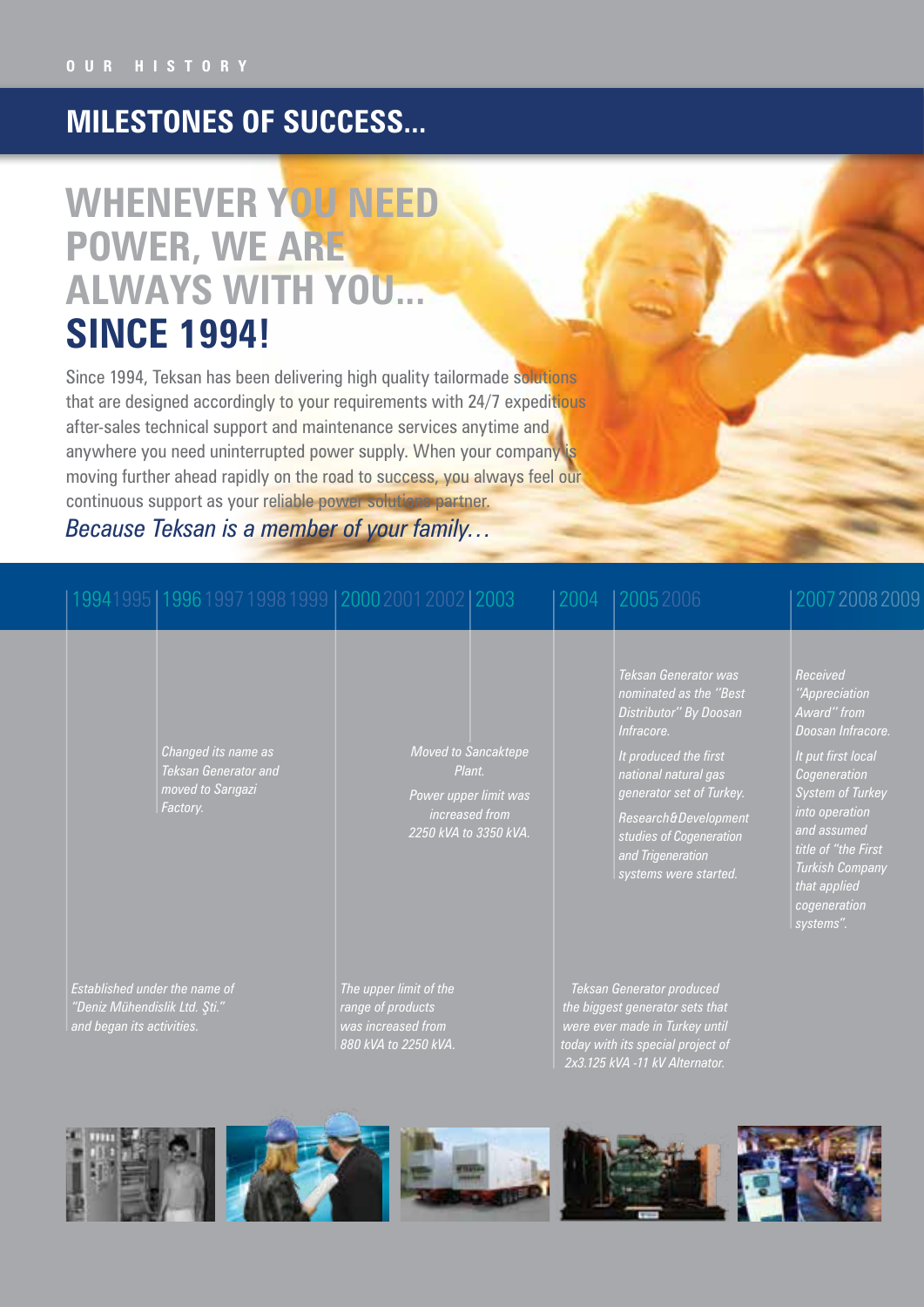

### 2010

*Teksan Generator carried out one of the most comprehensive ERP projects of Turkey with* 

*made into software system, and maximized its customer satisfaction.*

*First Trigeneration system, 4 x 500 kW* 

*named among the first 1000 companies by Turkish Exporters* 

*companies in 2013.*

Amr

*realized.*

#### *Gas Engine, has been Innovated the first national Hybrid Power System in Turkey and made a breakthrough on Research&Development field.*

#### *Assembly within 55.000 Teksan Generator logo and corporate identity were renewed as TEKSAN. It started to use TeksanMini sub-brand for portable*



### 2011 2012 2013 2014 2015 2016 2017

*Second factory started to operate in Kocaeli, Research and Development Center was opened, Ranked 419th in Istanbul Chamber of Industry's «Turkey's Top 500 Industrial Enterprises Survey-2016»,Ranked 406th in Turkish Exporters Assembly's «Top 1000 Exporters of Turkey Survey-2016» Ranked 469th in Fortune 500 Turkey list.*



*Teksan Generator started "TEKSAN Production System" (TUS) to increase efficiency on supply, production and delivery processes and to prevent losses.*









*Investment done for the second factory in Kocaeli Free Trade Zone. Launch of Biogas Cogeneration Systems. Number of export markets increased to 120 countries.*

*System. Launched Hybrid Lighting Towers. Not only ranked as 436th in "Turkey's Top 500 Industrial Enterprises" list announced by Istanbul Chamber of Industry, and 436th in the "Top 1000 Exporters of Turkey" survey published by Turkish Exporters Assembly, but also moved up to 97th place in "R&D Top 250 of Turkey" survey for its achievements in 2015.*

*Chosen for the "TUBITAK Success Stories" booklet for its Hybrid Generator Set innovation, which is the first Turkish Hybrid Power* 



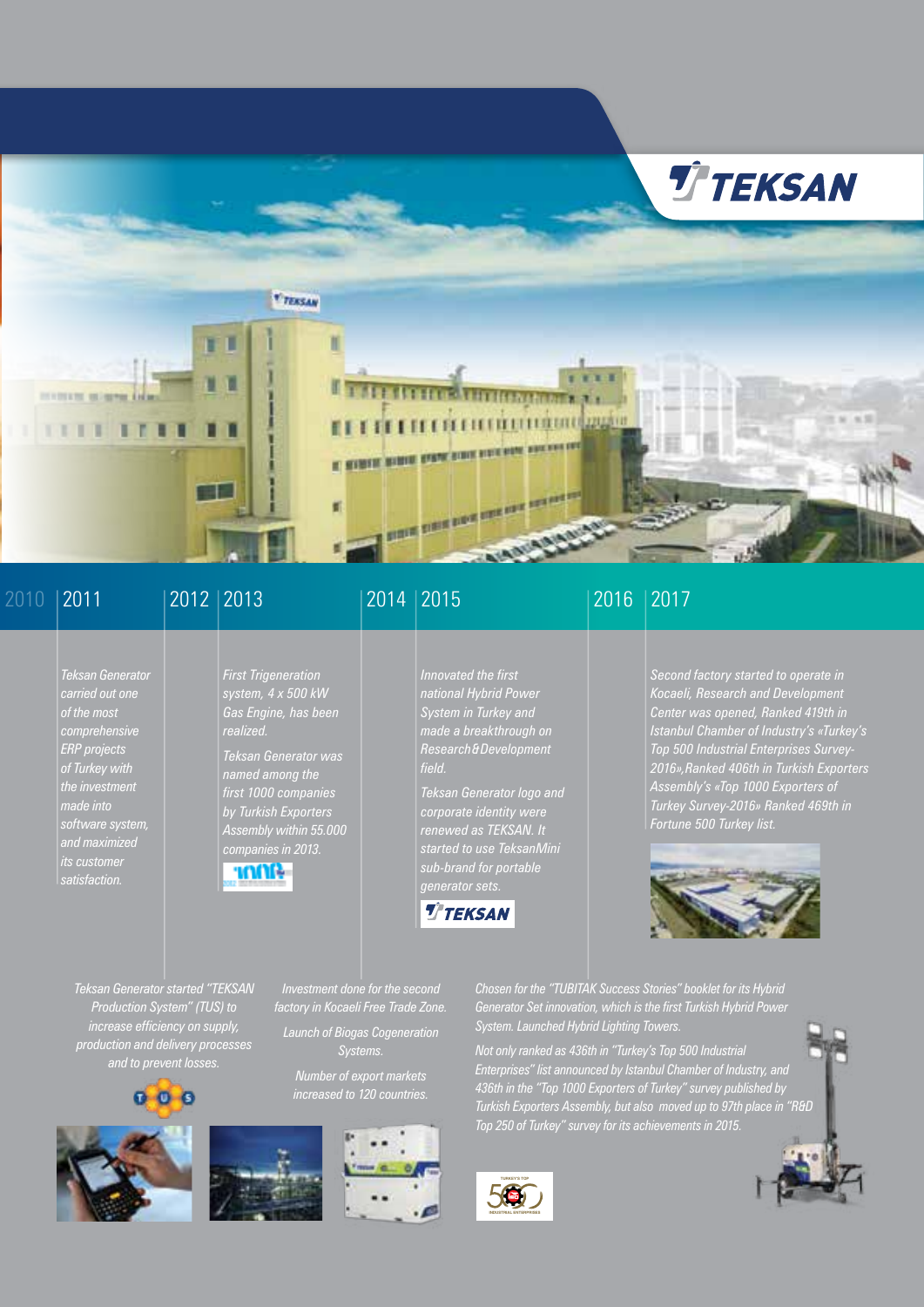### **COGENERATION SOLUTIONS**





*Absorption Chiller Cooling Tower Dry Cooler*







*Plate Heat Exchanger*



*Exhaust Heat Boiler*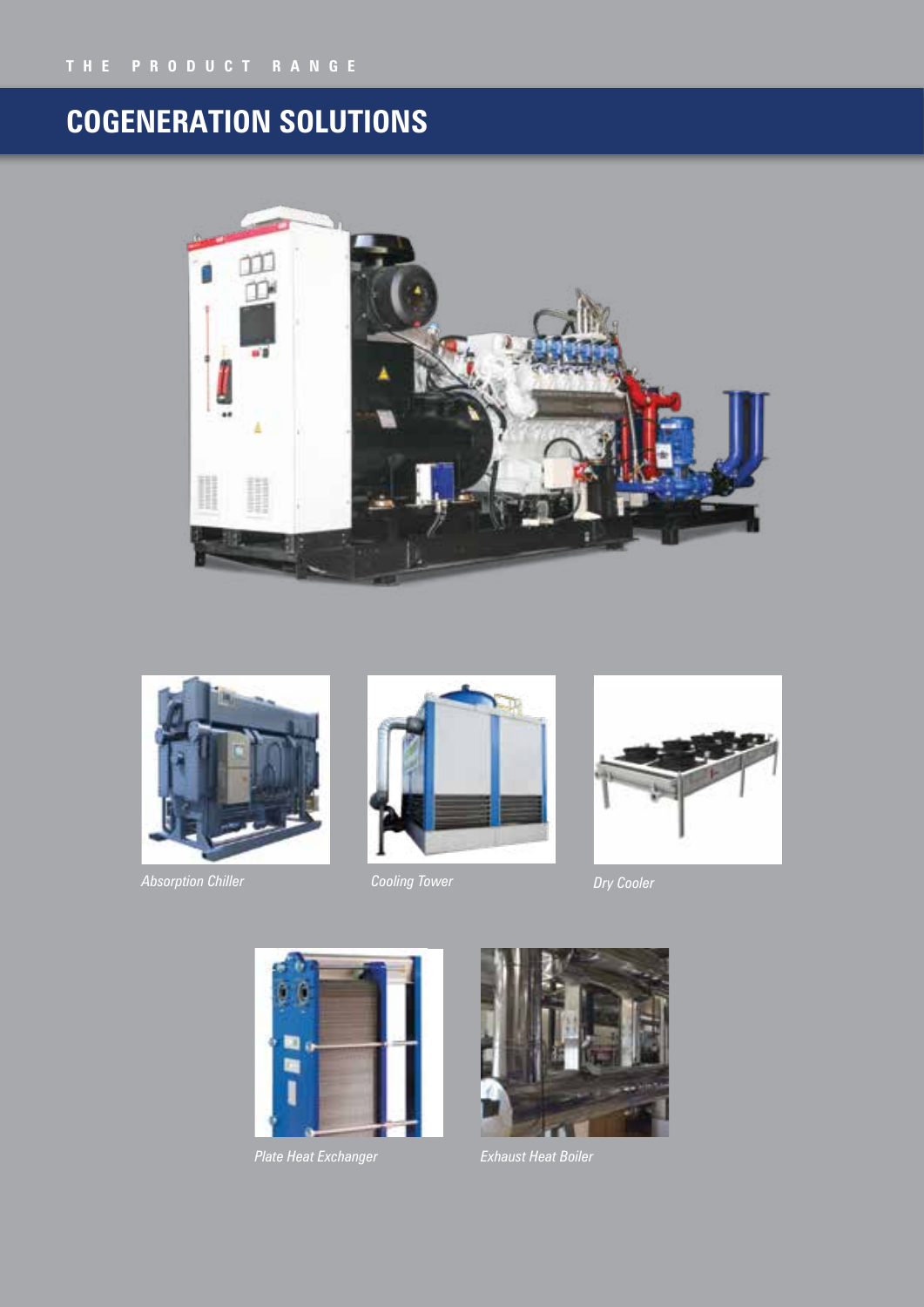

### **STRONG SOLUTIONS FOR FUTURE**

**TEKSAN, thanks to its solid experience and know-how, delivers high performing natural gas and biogas-based cogeneration-trigeneration solutions with energy efficiency up to 90%. You can get your investment back in a short period of 2-3 years.**

## **Cogeneration Solutions**

### *Today, it is the time to take action in the name of bequeathing a powerful heritage for the future…*

Cogeneration (Combined Heat and Power or CHP) is the simultaneous production of energy more than one form basic and most fundamental principle of cogeneration is to benefit accumulated heat in the system to provide saving accordingly the electricity needs of the facilities.

Cogeneration optimizes the energy supply to all types of consumers, with increased efficiency of energy conversion and use, lowering emissions to the environment, saving costs significantly, providing additional competitiveness for industrial and commercial users, and offering affordable heat for domestic users.

Distributed combined heat and power generation is an obligation for cleaner environment. With Kyoto international agreement committing a reduction of 30% in CO<sub>2</sub> emissions as of 2010. If this objective is to be achieved, it is vital that significant savings be made on the primary energy side. The generation of power and heat that is close to the location of consumption, is energyefficient hence the supply can optimally be adapted according to demand and transmission, distribution losses are also largely avoided.

Reduction in the CO<sub>2</sub> available with Teksan gas engine based cogeneration modules employed in CHP plants amount to more than 50% comparing to conventional oil-fired heating stations and coal-fired power stations. Teksan gas engines satisfy the twin requirements of Our CHP pack scan be used in municipal utilities and public authorities, power generating facilities, industrial, engineering and food processing companies as well as hotels. Operating as reliable electricity providers, they simultaneously serve to generate the heating energy for indoor swimming pools, sports centers, hospitals and clinics, schools and other public buildings.

According to system's thermal and electricity requirements, CHP plants can be designed as multimachine systems. System adaptation to the prevailing electrical and thermal demand profile is implemented by switching individual modules on and off. Multi-machine CHP plants also offer the benefit of exceptionally high availability.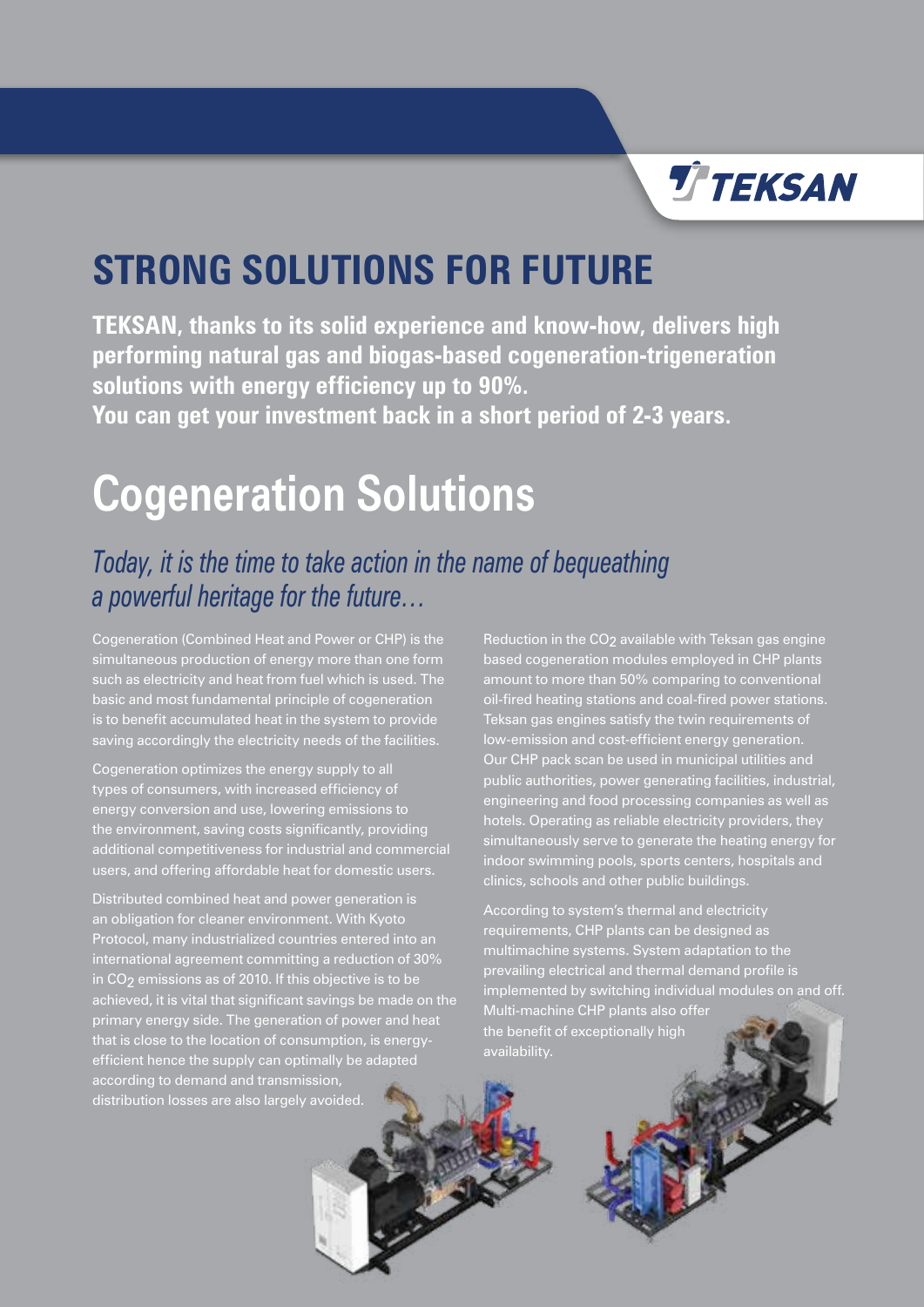### **TEKSAN POWER PACKS**

# *You have the control…*

Teksan Cogeneration modules are called as "Power Packs". They are high efficient, fully functional power units with all the auxiliaries and components that a power production unit requires. For industrial, commercial and domestic self generation, small utilities, which don't have major construction and project handling resources, a complete power production unit requiring minimum work on site, is the answer. The installation of a Power Pack is quick and easy like a "plug and play" system. Start up is so fast and also operation and maintenance require minimum staff on site and remote monitoring is possible. The standardized design of Power Packs also lifts the concept of "stepwise" investment to new heights.

Inspite of starting with a single Power Pack, you can easily expand the installation by adding new and interconnected packs as the demand for power grows in your plant.

#### **Advantages of Teksan Cogeneration Systems:**

 $\blacksquare$  Durable to work for many years, design that make its dynamic and static analysis and calculations

 $\Box$  High efficiency due to its equipment designed specially for cogeneration system

Convenience in layout and maintenance course due to its compact design,

 $\blacksquare$  Investment return in short time thanks to feasibility calculations accurate analysis and suitable system design,

**E** Ease of augmentation of system capacity upon demand and simultaneous operation with diesel **generators** 

 $\blacksquare$  Low maintenance costs,

**In Teksan cogeneration systems, heat can be** offered to the client in various ways. Along with standard hot air outlet, project based superheated steam and hot oil, cold water can be distributed too, in such projects which need cooling, via absorption chillers. Along with these, in greenhouses and projects that are demanding CO<sub>2</sub> usage, exhaust emissions are also utilisable.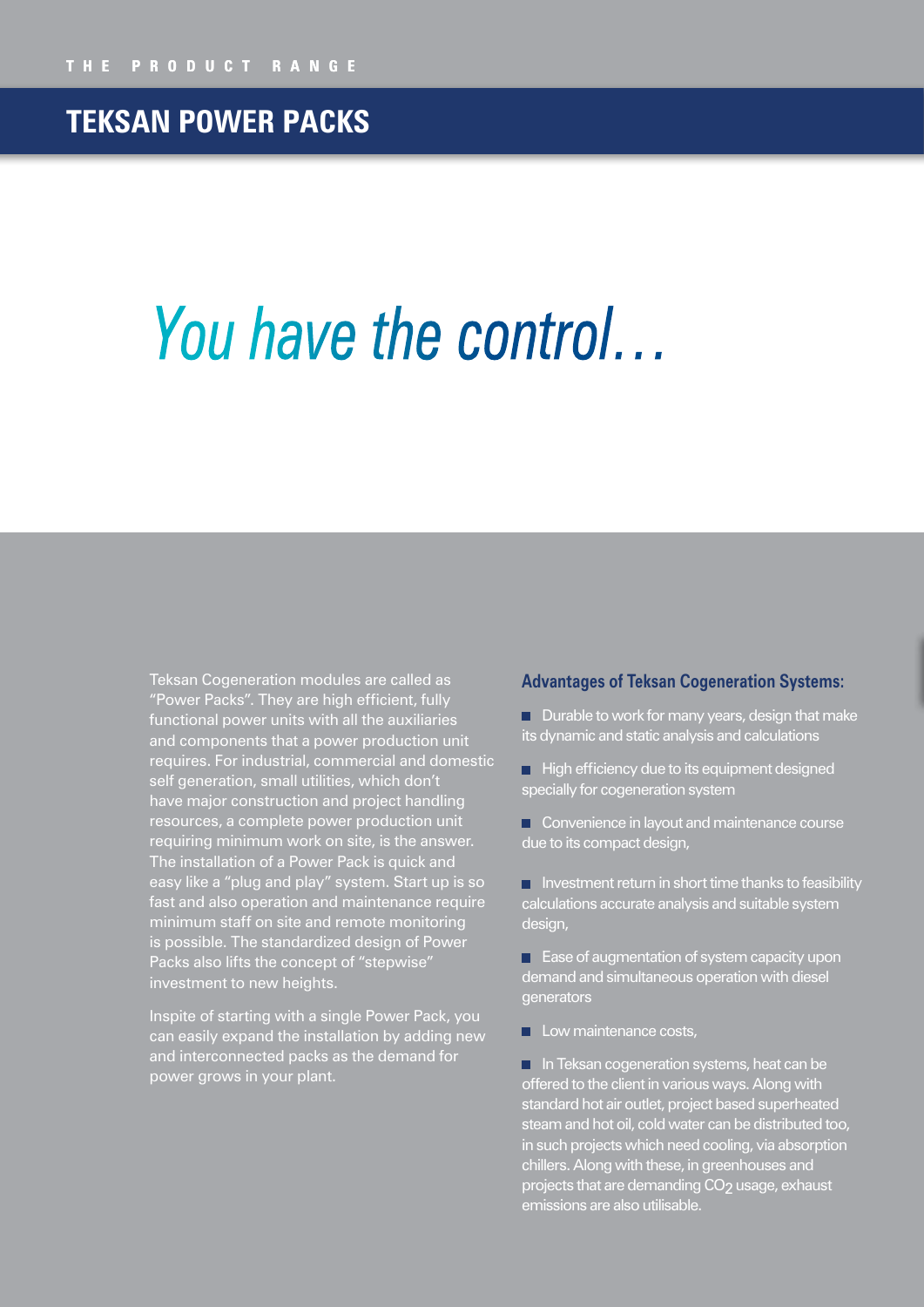

### **TRIGENERATION POWER PACKS**

Trigeneration is the process of procuring cooling in addition to the electrical and heat outlets of cogeneration systems. In trigeneration systems, hot water or exhaust, exhaust, that are gathered from the engine, are being used to obtain cold water via absorption chillers.

The trigeneration system is recommended in such implementations when the heat demand is used seasonally or in such implementations where cooling demand is higher than that of heating demand.

Sole or double effect absorption can be recommended depending on the cooling demand. In system absorption chillers provide cycle efficiency between 0,7 - 1,4 COP, depending on it's working principles.

In Teksan Trigeneration Systems, in addition to the cogeneration packs; absorption chiller, cooling tower and cooling pumps are also presented to the client.

#### **Teksan Test Facilities:**

- Low and high voltage testing
- $\blacksquare$  Emission tests
- п Fuel consumption test
- Thermal analysis г
- Static and dynamic analysis г
- Vibration testsш





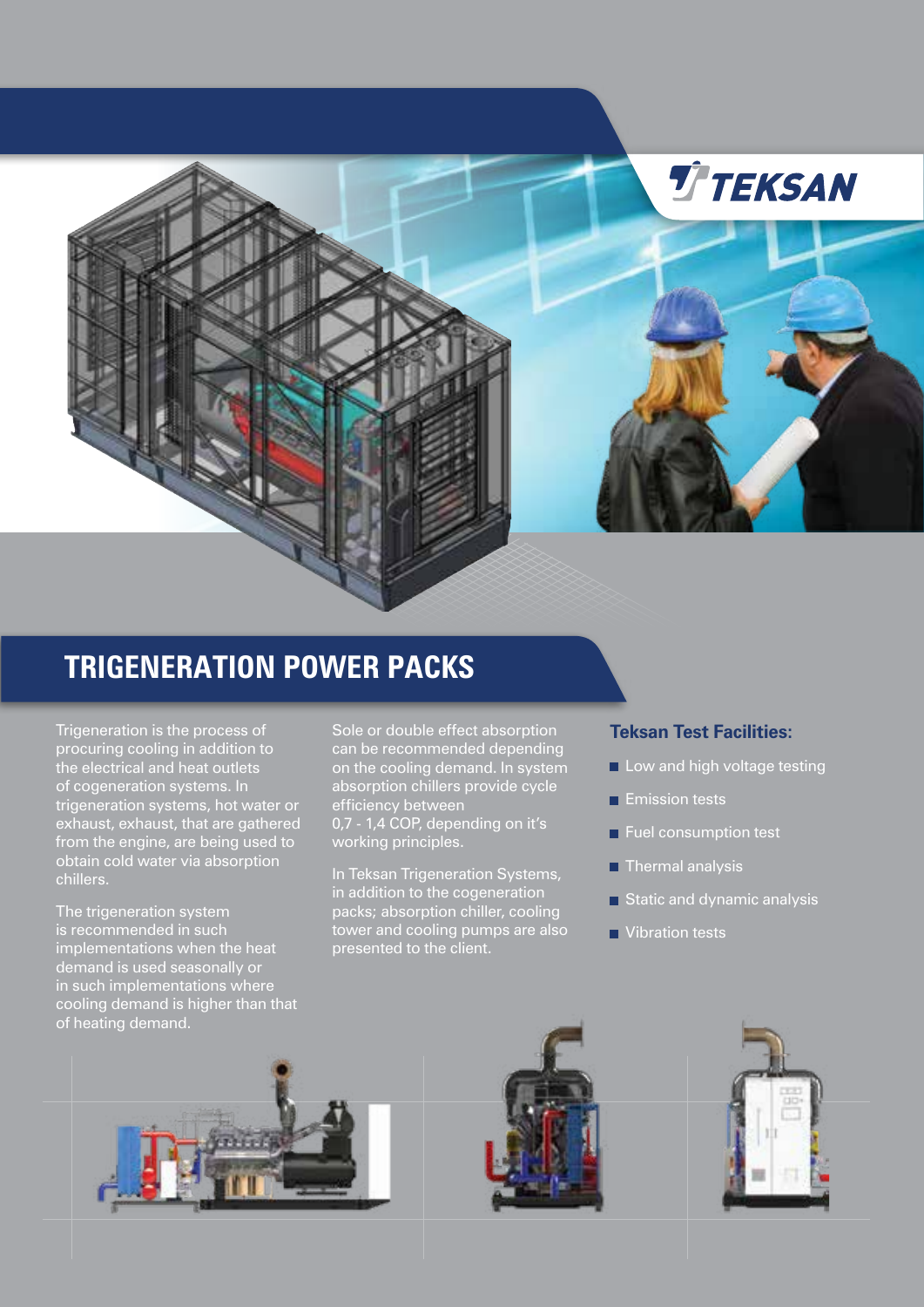### **TEKSAN COGENENATION EQUIPMENTS**



### **STANDARD EQUIPMENT**

#### **Engine Equiqment**

Electric coolant pumps for 1 T 8 HT circuits Ignition system Carburetor type combustion gas/air mixer Electronic speed controller with on – engine actuator Intake air filter with replaceable element Lubricating oil pressure , coolant temperature , speed sensors

#### **System Equiqment**

The chassis which can include the engine, alternator and framework system Alternator, designed specifically for highly efficient cogeneration system Anti – vibration dempers Cable installations Emergency LT/HT radiator Output Swicht Oil cooler Intercooler

#### **Heat Recovery**

Jacket heat exchangers, 3-way volves, expansion tanks and exhaust piping 316 L stainless exhaust heat exchangers Temperature and pressure sensors Overpressure safety valves The purge air discharge Analog pressure and temperature gauges Butterfly valves

#### **Gas System**

Filter , double solenoid valve and gas regulator Preostats, globe valve, flexible connection

### **OPTIONAL EQUIPMENT**

PMG

Alternator dehumidifiers Differential protection Alternator diode protection Sound isolation booths and containers Three- way catalysator converter Clinder knock control equipment Active AFR control Remote monitoring through internet Automatic oil discharge and completion Reverse Osmosis water purification system Medium voltage equipment Sprinkling tropical type heat mediator Seismic warning system Control panel heater Surge relay (ROCOF) and detonation system Availability Assurance

### **Documentation**

Operation and maintenance guide Spare parts catalogue System drawing and design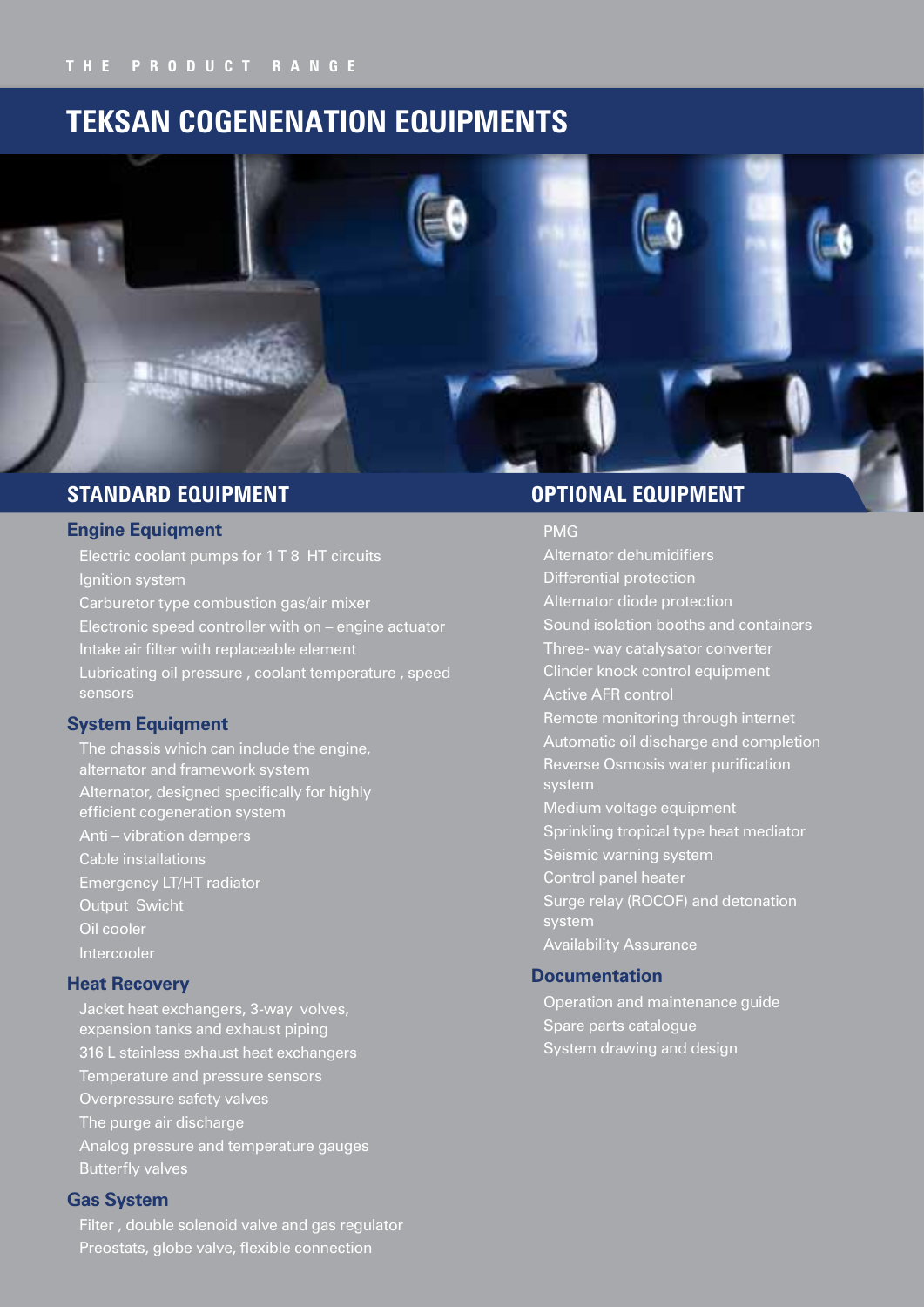

#### **POWER PACKS**

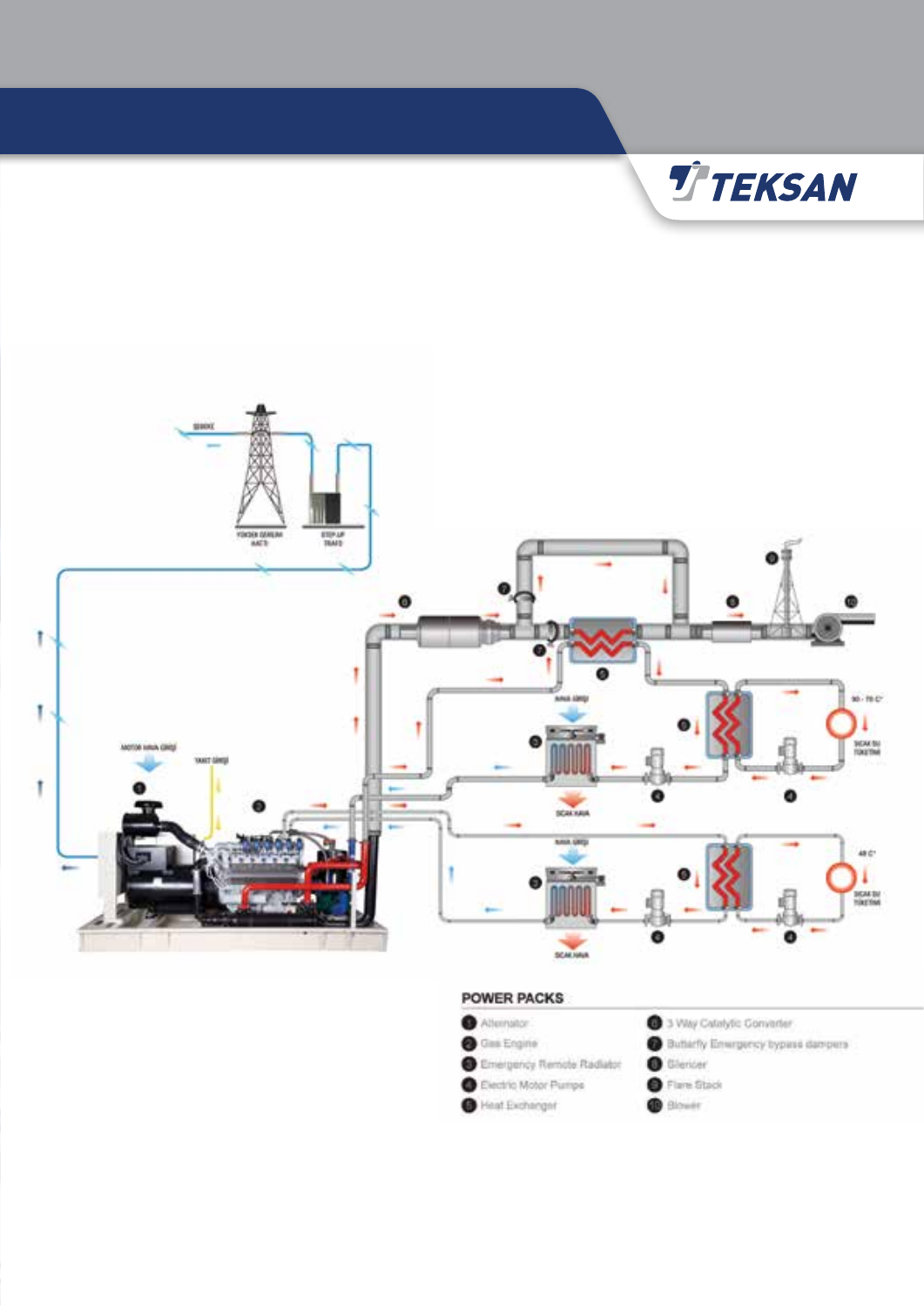### **POWERFUL SOLUTIONS FOR DIFFERENT SECTORS**



**Tuzla State Hospital** / Istanbul

#### **ACITY OUTLET CENTER** / Ankara

**T.I.G.E.M.** / Eskisehir



2 x 400 kW Trigeneration System 4 x 500 kW Trigeneration System 1 x 250 kW Biogas Cogeneration System

**A.S.K.I** / Ankara 3 x 1000 kW Biogas Cogeneration System

**GATA Hospital / Ankara** 2 x 600 kW Trigeneration System

4 x 1650 kVA Synchronized Diesel Generator Sets

**Kepez State Hospital** / Antalya 4 x 1650 kVA Synchronized Diesel Generator Sets 2 x 400 kW Trigeneration System

### **M.Akif Ersoy State Hospital** / Canakkale

2 x 500 kW Trigeneration System 5 x 1130 kVA Synchronized Diesel Generator Sets

**Dicle University** / Diyarbakır 1 x 7 kW Biogas Cogeneration System

**Edirne Sultan 1. Murat State Hospital** / Edirne 2 x 430 kW Trigeneration System

**Bioarma Energy Biogas Plant / Gaziantep**  $2$  x 499 kW Biogas Cogeneration System

**Gaziantep State Hospital /** Gaziantep 2 x 800 kW Trigeneration System 4 x 1900 kVA Synchronized Diesel Generator Sets

**Beylikduzu State Hospital** / Istanbul

2 x 400 kW Trigeneration System 3 x 1130 kVA Synchronized Diesel Generator Sets

**Buyukcekmece State Hospital** / Istanbul 2 x 600 kW Cogeneration System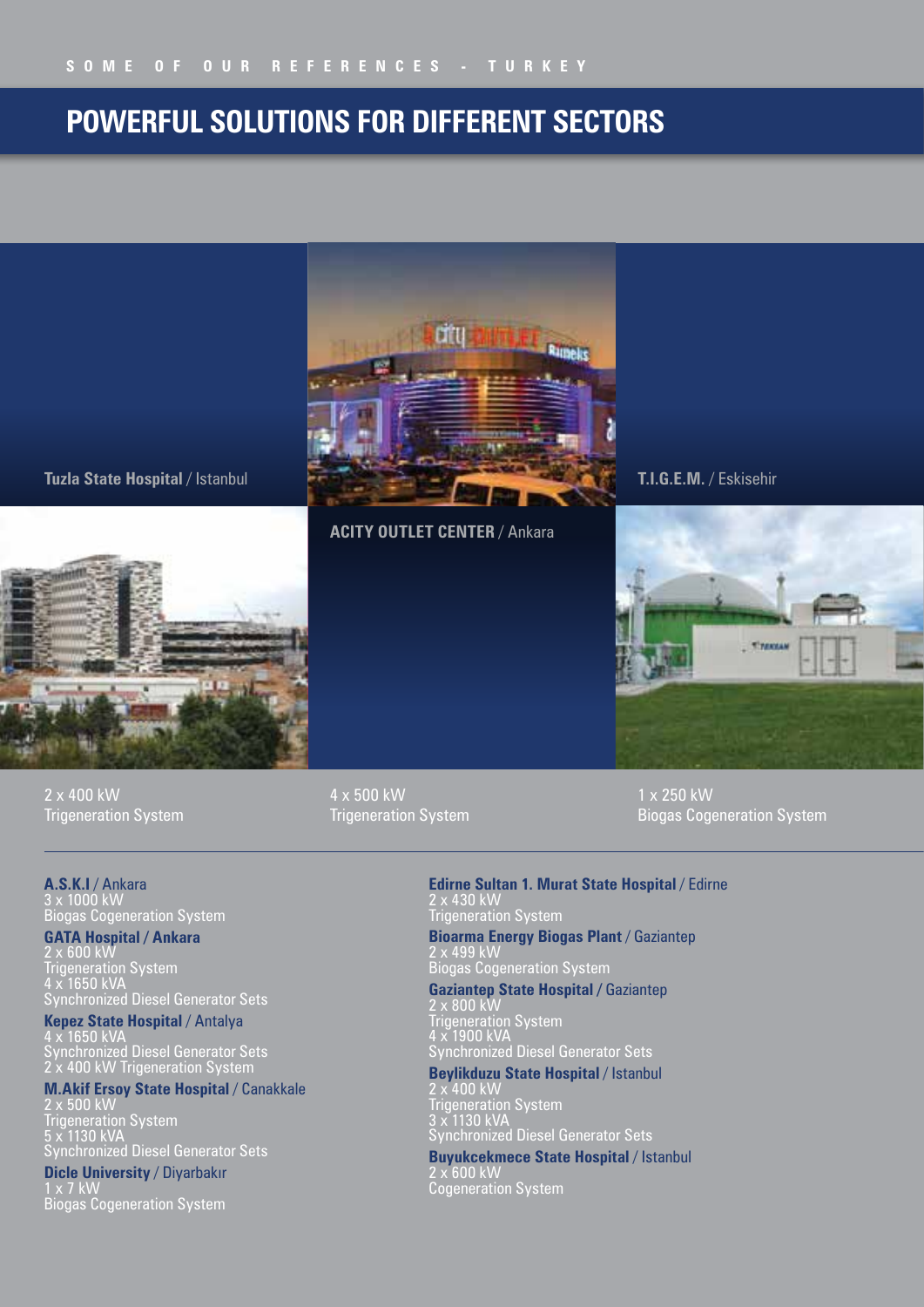





S DEVLET HAS TANKS  $\mathcal{M}$ 

> **Izmir Bornova State Hospital / Izmir**

**T.P.A.O. Silivri** / Istanbul



2 x 400 kW Trigeneration System 1 x 1240 kVA Diesel Generator Set 1 x 1240 kVA Diesel Generator Set

**Istanbul Technical University** / Istanbul 1 x 30 kW Biogas Cogeneration System

**Sariyer State Hospital / Istanbul** 2 x 430 kW

Trigeneration System 5 x 1130 kVA Synchronized Diesel Generator Sets

**Izmir Torbalı State Hospital** / Izmir 2 x 350 kW Trigeneration System

**Izmir Odemis State Hospital** / Izmir

2 x 350 kW Trigeneration System 3 x 826 kVA Synchronized Diesel Generator Sets

**Foca Criminal and Execution Institution** / Izmir

1 x 350 kW Biogas Cogeneration System **Kocaeli State Hospital** / Kocaeli 3 x 1425 kVA Synchronized Diesel Generator Sets 2 x 260 kW Trigeneration System

**Kiziltepe Wastewater Treatment Plant** / Mardin 2 x 500 kW Biogas Cogeneration System

**Mugla State Hospital** / Mugla 2 x 500 kW Trigeneration System 5 x 1130 kVA Synchronized Diesel Generator Sets

**Nigeria Seplat Petroleum / Nijerya** 1 x 375 kVA Diesel Generator Set

**Van Women's Diseases Hospital** / Van 2 x 880 kW Trigeneration System